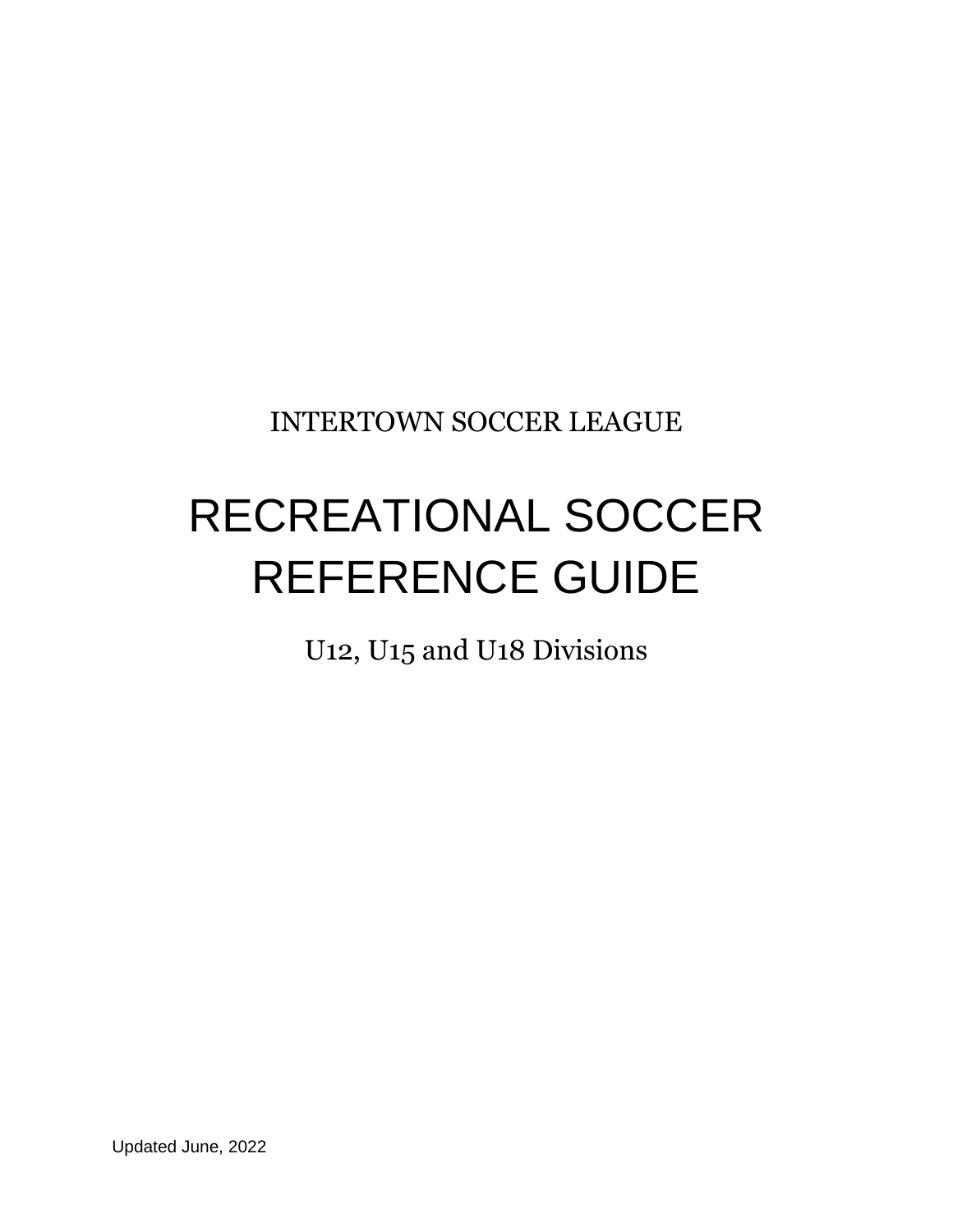## **TABLE OF CONTENTS**

| <b>Ball Size</b>              | 1 |
|-------------------------------|---|
| <b>Goal Size</b>              | 1 |
| Game Length                   | 2 |
|                               |   |
| <b>Roster Size</b>            |   |
| <b>Uniform Requirements</b>   |   |
|                               |   |
| Pre-Season                    | 4 |
| Mid-Season                    | 5 |
|                               |   |
|                               |   |
|                               |   |
| Scheduling and Location       | 8 |
| Game play and overtime format | 9 |
|                               |   |
|                               |   |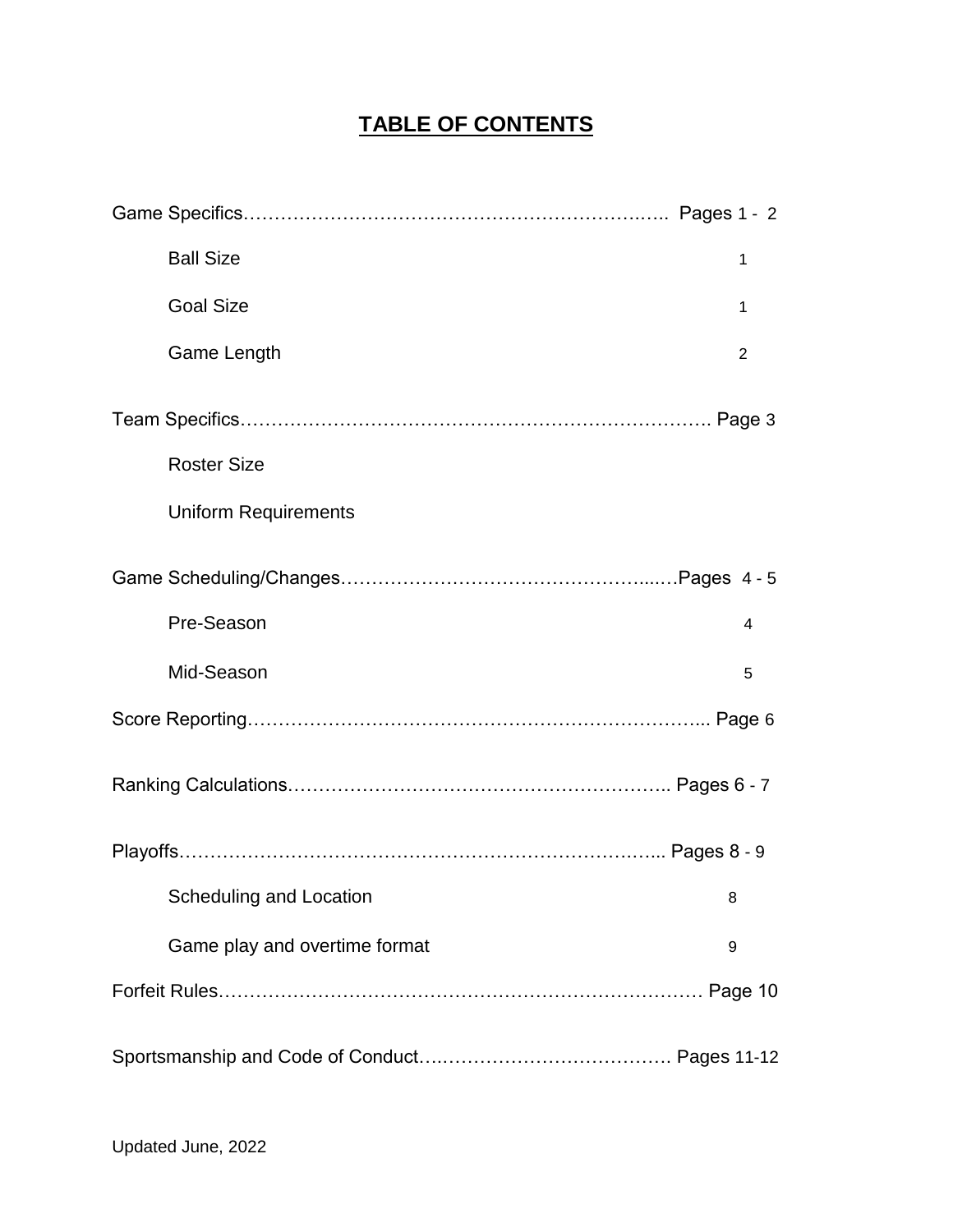## **Game Specifics**

#### **Ball Size**

Ball sizes are to be as followed for each division:

**U12** - Size 4 Ball **U15** – Size 5 Ball **U18** – Size 5 Ball

All balls used in game play should be properly inflated. The Home team shall strive to provide an appropriate ball for the duration of the game.

#### Goal Size

As put forth by New Hampshire Soccer League, regulation goal sizes should be as follows:

**U12** - 6' x 18' **U15** – 8' x 24' **U18** – 8' x 24'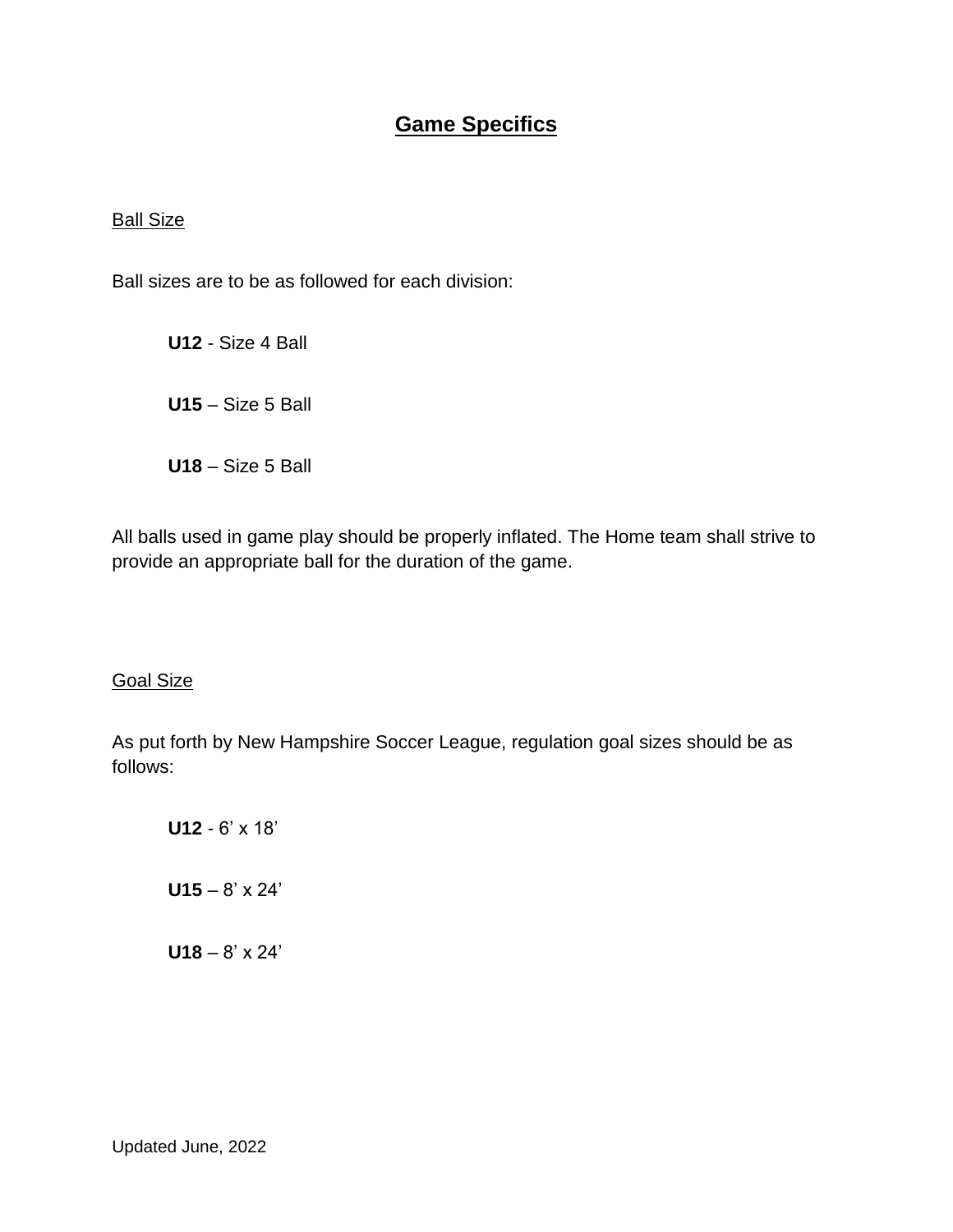#### Game Length

All games in each division should be played according to the following time guidelines:

- **U12** Two 30 minute halves with a break of at least 5 minutes but not to exceed 10 minutes between halves.
- **U15** Two 45 minute halves with a break of at least 5 minutes but not to exceed 10 minutes between halves.
- **U18** Two 45 minute halves with a break of at least 5 minutes but not to exceed 10 minutes between halves.

Referees should be equipped to handle accurate timing of halves. With the exception of playoff and championship games, this league does not play past regulation time. Any "regular season" games tied at the end of regulation will be recorded as such. Please refer to the "Playoffs" section of this document for our playoff overtime rules.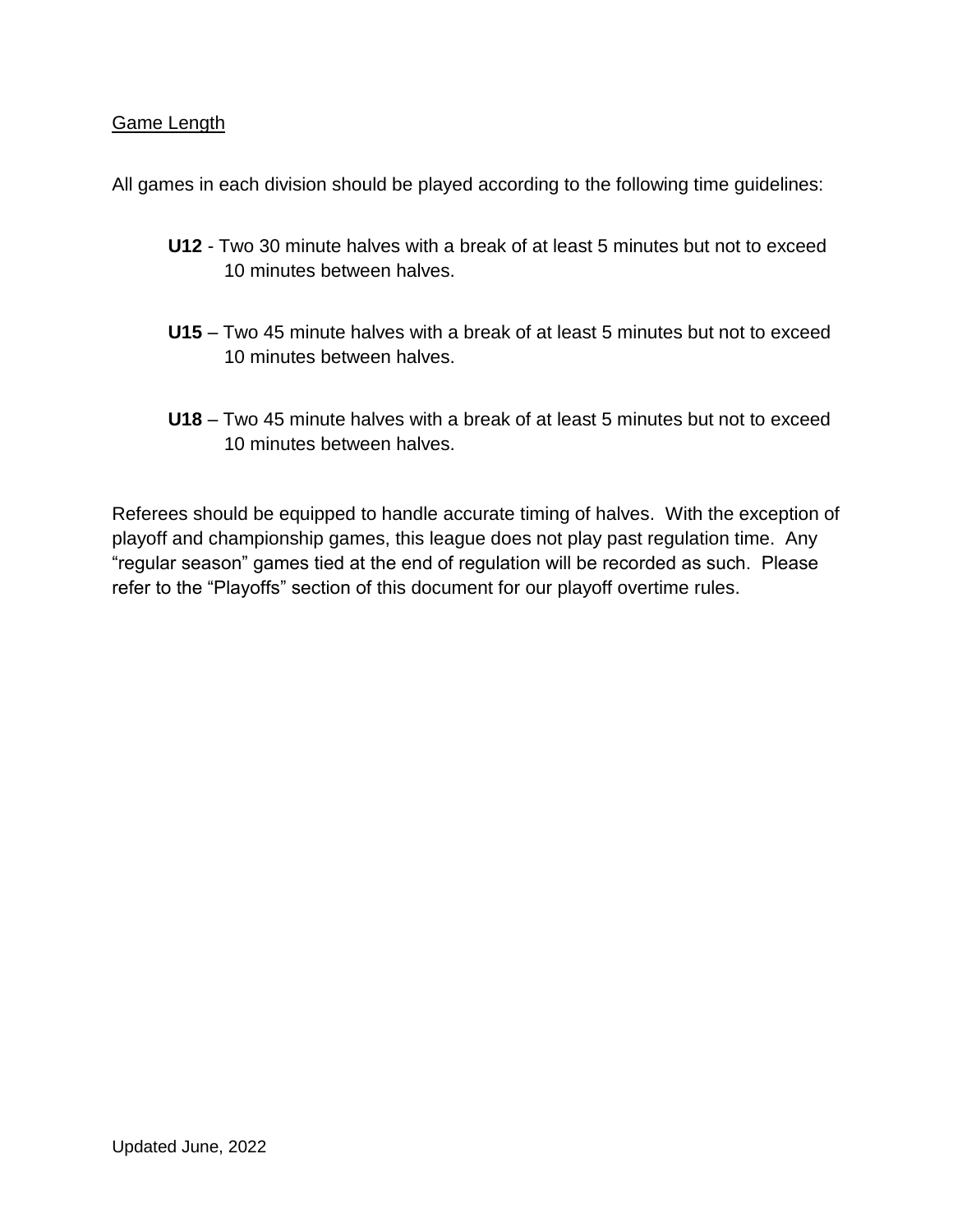## **Team Specifics**

#### Roster Size

Games are to be played according to the following player format as outlined by New Hampshire Soccer League:

**U12** - 9 v 9 **U15** – 11 v 11 **U18** – 11 v 11

Total number of players on each roster is an individual decision left up to each town's/team's discretion. When developing rosters, however, it is important to consider the number of players on the field at any given time (i.e. game format) and develop rosters in such a way that it provides all players the opportunity for a reasonable amount of game time. Additional forfeit rules apply for borrowed players/double-rostering. Please see the "Forfeit Rules" section of this document for more details.

Uniform Requirements

Inter-Town soccer players shall have shin guards and appropriate footwear. Further, all players on a team shall have similar (not necessarily "identical") colored jerseys to facilitate officiating. Also intended to facilitate officiating, Goalkeepers should have a noticeably different colored jersey to differentiate them from other team members. Goalkeepers may choose to wear appropriate and official 'Goalie Gloves' if they choose.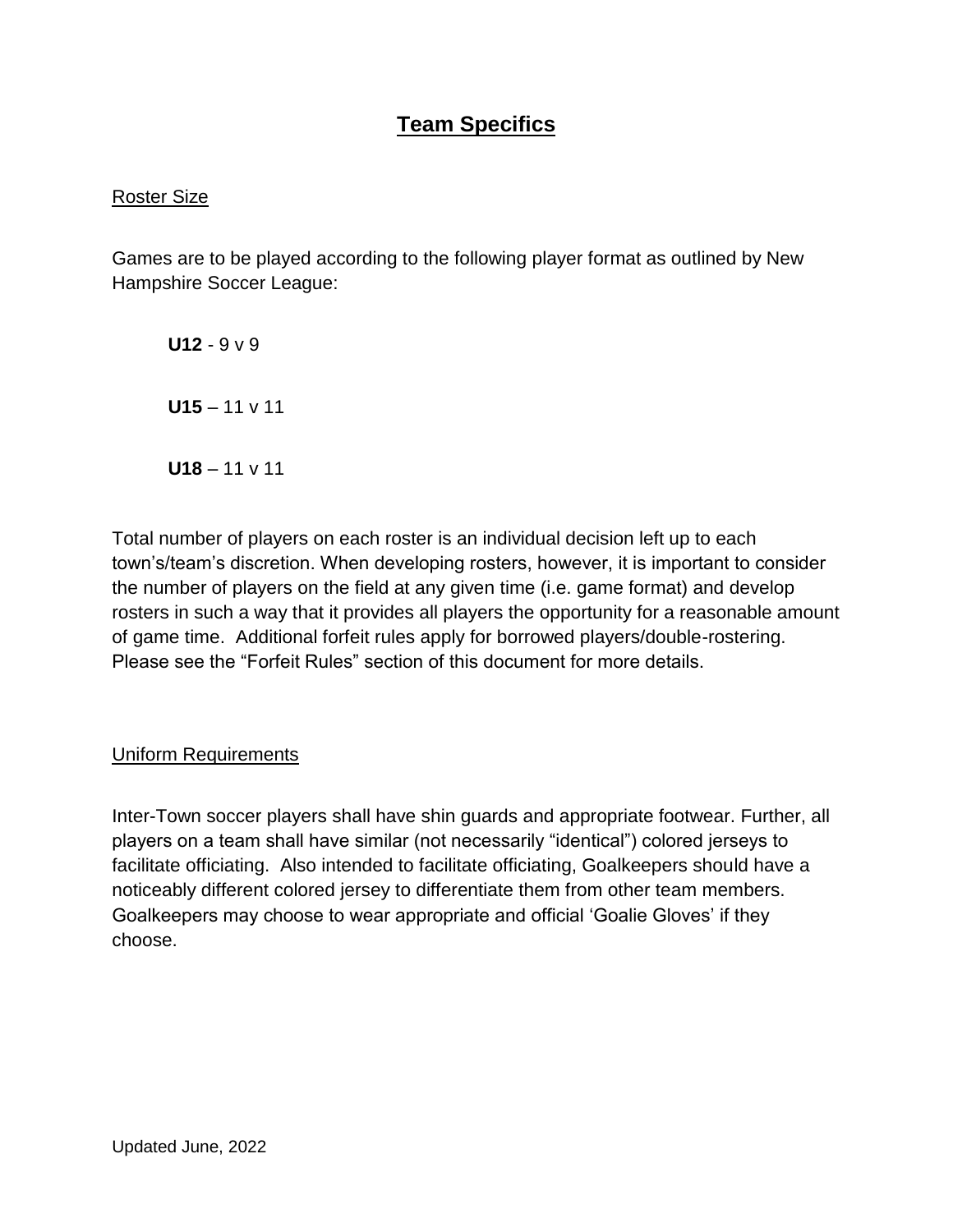## **Game Scheduling/Changes**

Game schedules will be developed by a volunteer whose intent is to be fair and consistent to the maximum extent possible. Non-standard "Requests" for schedule accommodations due to unique situations should be limited to the extent possible.

I. Pre-Season Opening Schedule Accommodation Requests:

Please submit any requests for the season to the Scheduler no less than 2 weeks prior to season start. Examples of reasonable and appropriate requests for a schedule accommodation may include, for example:

- No games for your town's U15 team(s) (for example) on a certain date due to a function at school that many players will be attending
- No morning games on a certain date for one specific team due to prior, unchangeable commitments of both the Coach and Assistant Coach on that specific day
- Requesting an afternoon game (at or after a designated time) on a certain date because many of your U18 players are taking the SAT
- Requesting either a 'Home' or 'Away' game on a specific date due to field availability limitations

Every reasonable effort will be made in an attempt to accommodate pre-season requests, however, it is recognized and understood that all "preferences" may not always be possible due to many variable factors such as, but not limited to, field or officiating availability, or conflicts imposed on other teams if a request is not consistent with standard scheduling patterns.

All requests will be noted and every reasonable effort to accommodate requests submitted will be made. As the initial step in a multi-step process, Scheduling Volunteer will create the 'shell' of the schedule and will then provide this information to all participating towns. Towns will then individually submit their game times and field assignments for all 'Home' games to complete the schedule. Any requests which were not addressed in the initial scheduling step (before schedule 'shell' is distributed to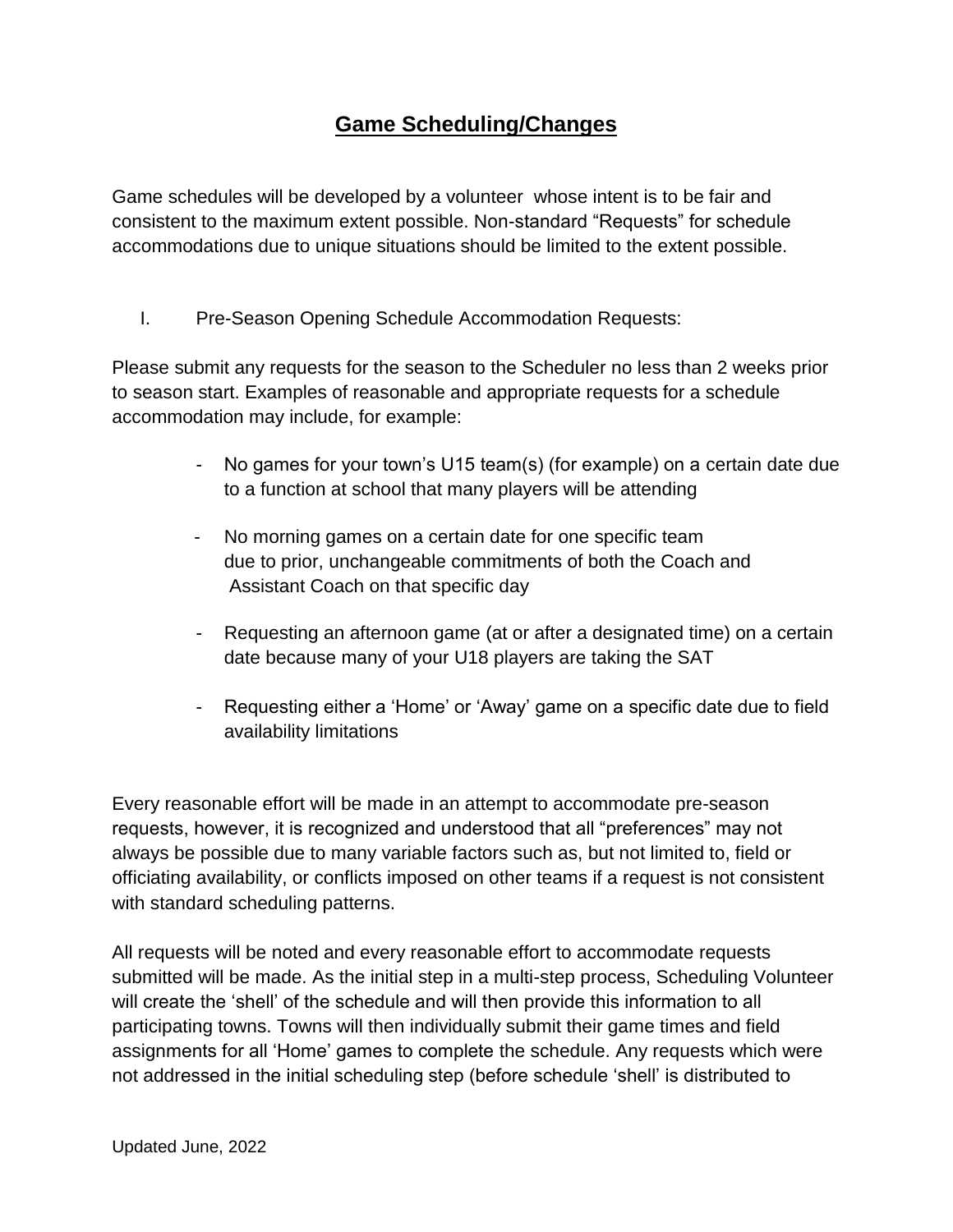towns) will be noted on the document provided to all towns. It is up to the Home team to assign the game time after taking into consideration any noted request(s), if applicable.

As a courtesy to all others, when the completed schedule is released, coaches/field coordinators/referees/etc. (as applicable) shall promptly review the game schedule. Subsequent changes to individual games should be discussed/coordinated between the two participating teams within the *next 7 days* and once agreed upon, details shall be forwarded to the Scheduler to be updated in the system.

II. Mid-Season Schedule Accommodation Requests:

Once the official schedule is released prior to the commencement of season play, it is considered "final". However, it is recognized that additional changes may be necessary due to unforeseen circumstances beyond the reasonable control of league coordinators (e.g. field conditions, extreme adverse weather, local emergencies, safety concerns, etc.). These situations shall be addressed in the most time-sensitive manner possible.

All other mid-season schedule change requests shall be coordinated and mutually agreed upon by the two participating teams' coaches and communicated to the Directors at snhrec@derrysoccerclub.org for documentation and updating in the system. In these cases, please contact the other team's coach *as soon as possible,* ideally *no later than 7 days prior* to scheduled game. The "7-day prior" window is to help ensure minimal inconvenience to all potentially affected team players and their parents and to provide sufficient time for league coordinators to secure/confirm availability of a suitable field and arrange/verify availability of officials.

Every effort should be put forth to make any game changes *at least 2 weeks or more* prior to the date of the game. At the non-requesting coach's discretion, game change requests do not have to be considered if presented *within 5 days* of game date. In the event a change request by one team cannot be reasonably accommodated/agreed upon by the "other" team, the existing pre-season schedule shall remain unchanged (resulting in the forfeit of a game if the requesting team cannot honor/support the preseason or currently existing/latest published schedule). Additional information may be found under the "Forfeit Rules" section of this document.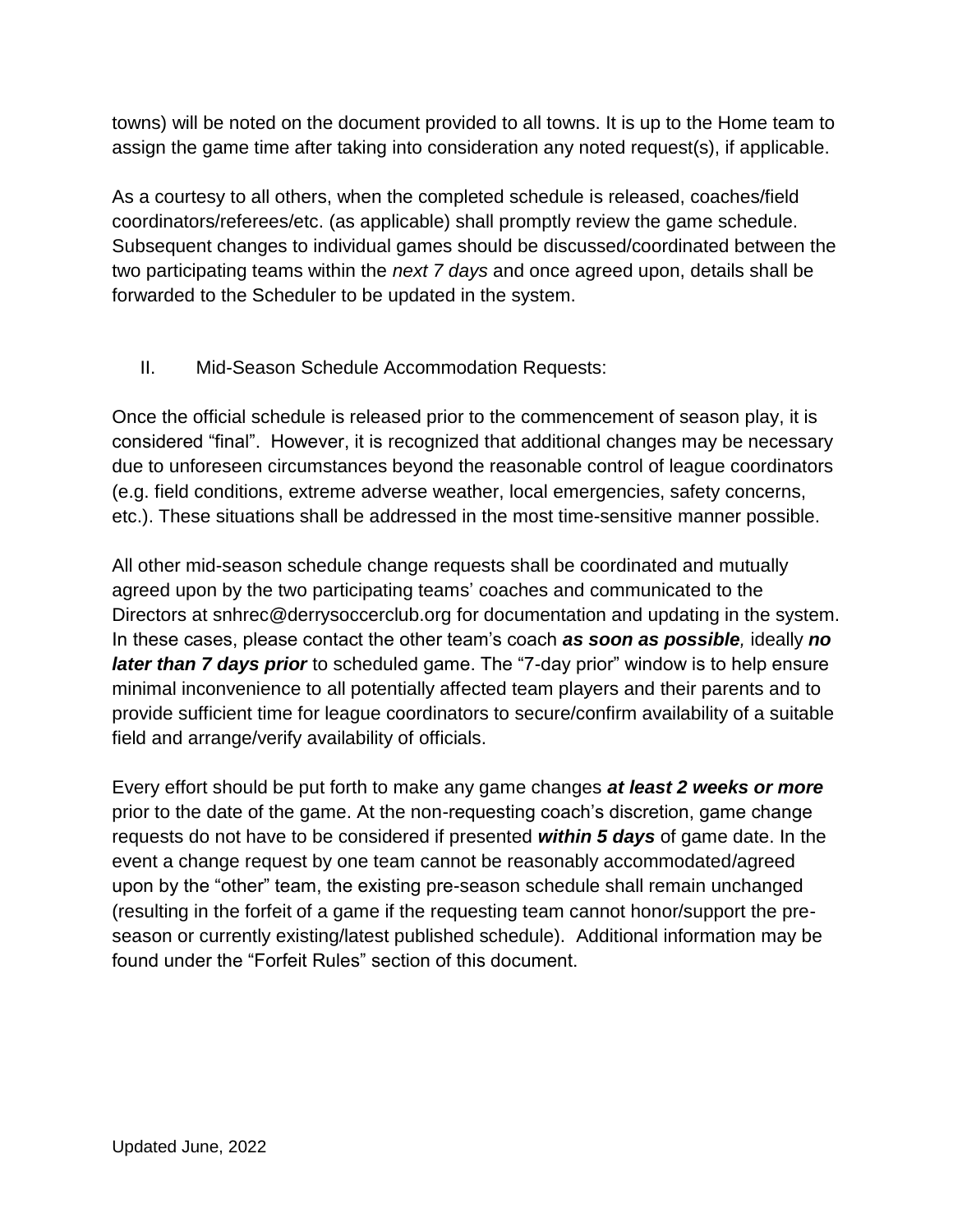## **Score Reporting**

Results of each game should be called in to the Score Reporting Line or entered via the web at<http://maysa.demosphere.com/PhoneItIn/> in a timely manner. Typically, the score should be entered by the hosting town. The scores will be used to determine team ranking for the purpose of the Playoffs.

Any "regular season" scores not entered by Thursday morning following Saturday/Sunday games will default to 0-0, be considered a tie for both teams and be assigned the respective value in the point system. Any mid-week games must be reported by the morning following game day, i.e. Wednesday morning for a Tuesday game. Failure to report mid-week games by the next morning will also result in a 0-0 tie during regular season play. See the "Playoffs" and "Forfeit Rules" sections for additional details.

### **Ranking Calculations**

All participating teams shall be ranked using a point system as follows:

3 points for a win

1 point for a tie

0 points for a loss

In the case of a forfeited game, the forfeiting team will receive 0 points; the opposing team will receive 3 points.

The totals, after the final week of "regular season" play in both the Fall and Spring seasons, will be used for determining placement in the playoffs when a minimum of 5 teams exist in the group. DemoSphere will automatically maintain and update the rankings as weekly game scores are entered into the system.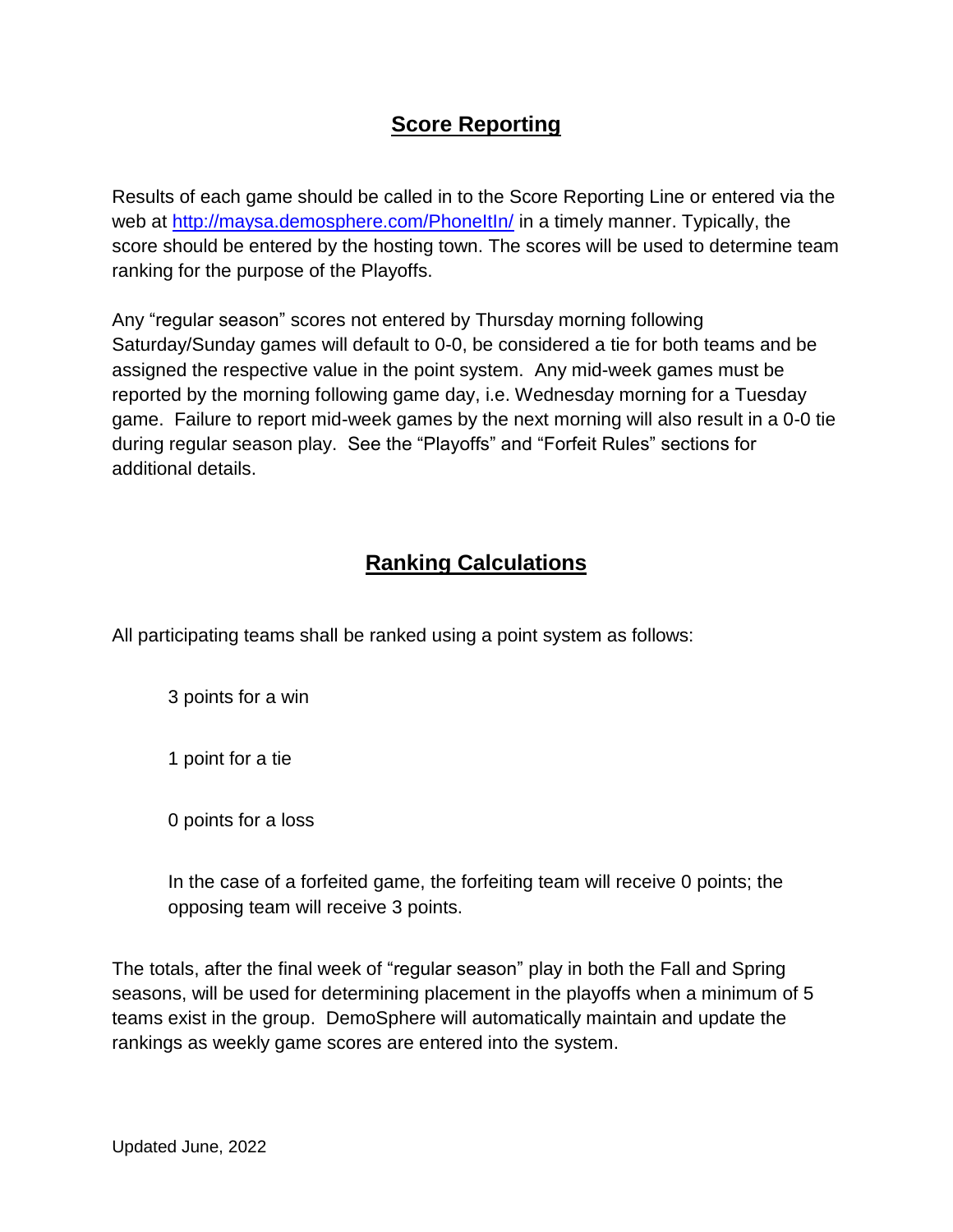In the case of ties within the rankings, tie breakers shall be decided in accordance with the generally accepted rules of professional sports as follows:

- First tie breaker: Head-to-Head winner during regular season play.
- Second tie breaker: Fewest goals allowed during regular season play.
- Third tie breaker: Most goals scored during regular season play.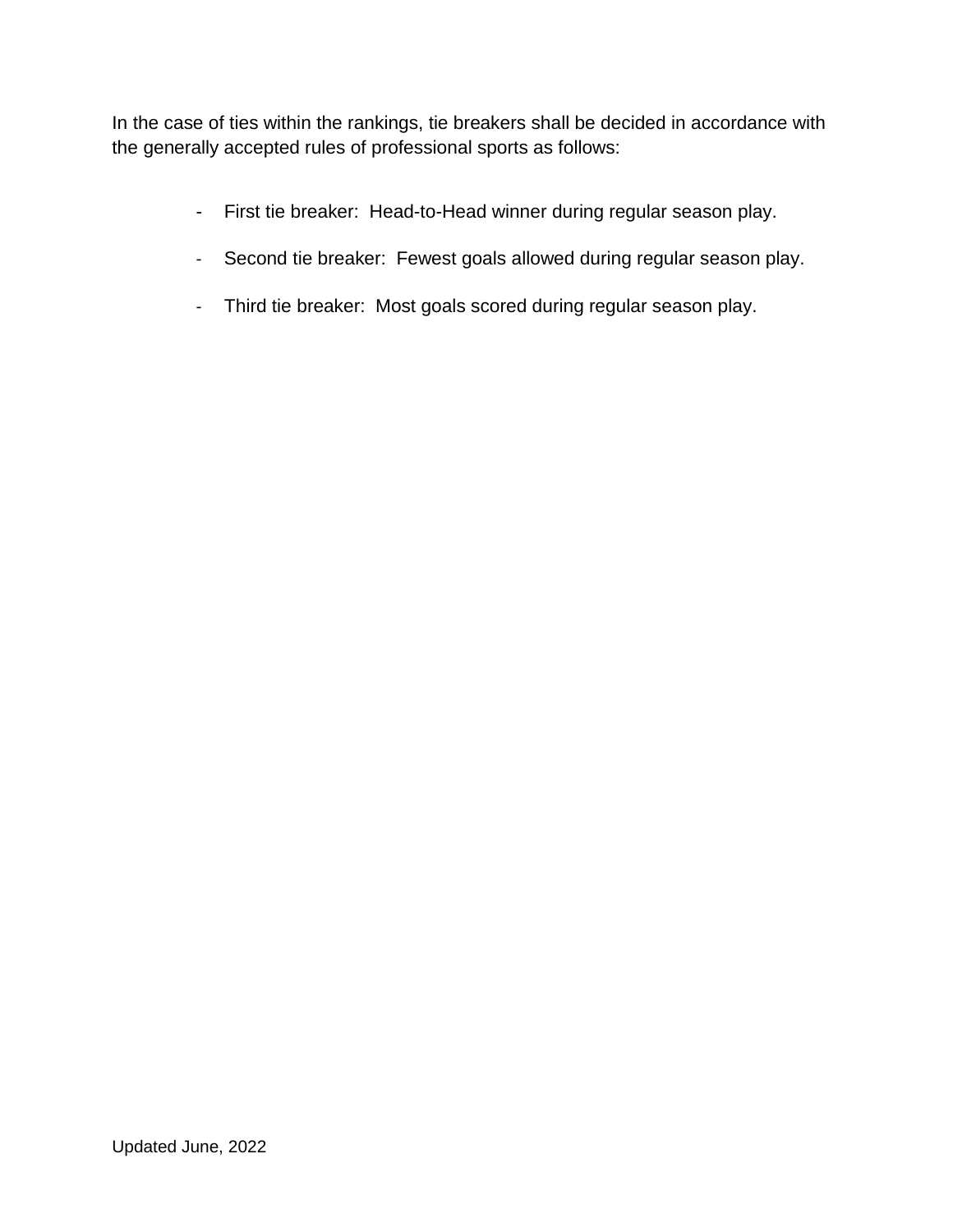## **Playoffs**

#### *Please remember this is a recreational league!*

#### Scheduling and Location

Playoffs will be held the final weekend of the regularly scheduled season for any grouping consisting of five (5) or more teams. The 4 teams with the highest total of accumulated points throughout the preceding "regular season" weeks of play will advance to the Playoff games. **All other teams will have consolation games scheduled that weekend.** Consolation game teams and locations may vary based on the number of teams in a grouping. All teams are guaranteed at least one game on the final weekend of play.

The Playoff format will be as follows:

- Saturday-1<sup>st</sup> place team to host 4<sup>th</sup> place team.
- Saturday- 2<sup>nd</sup> place team to host 3<sup>rd</sup> place team.
- Sunday- Winner of  $1^{st}$  vs.  $4^{th}$  plays winner of  $2^{nd}$  vs.  $3^{rd}$ . Game will be hosted at the field of the team entering playoffs in  $1<sup>st</sup>$  place.

Scores for playoff games must be entered within 2 hours of the end of game play or forfeit rules will apply. Teams may not borrow or double-roster ANY players for ANY playoff games. The result will be a forfeit and elimination from the playoffs for the team borrowing or double-rostering. Players may be borrowed in order to play the game as a scrimmage, again, with the win being given to the team lending players, regardless of score. No exceptions.

It is up to the participating town's discretion if there is any acknowledgement for participating in and/or winning the Playoffs. The Intertown League does not provide any awards or trophies but does not prohibit participating towns from doing so.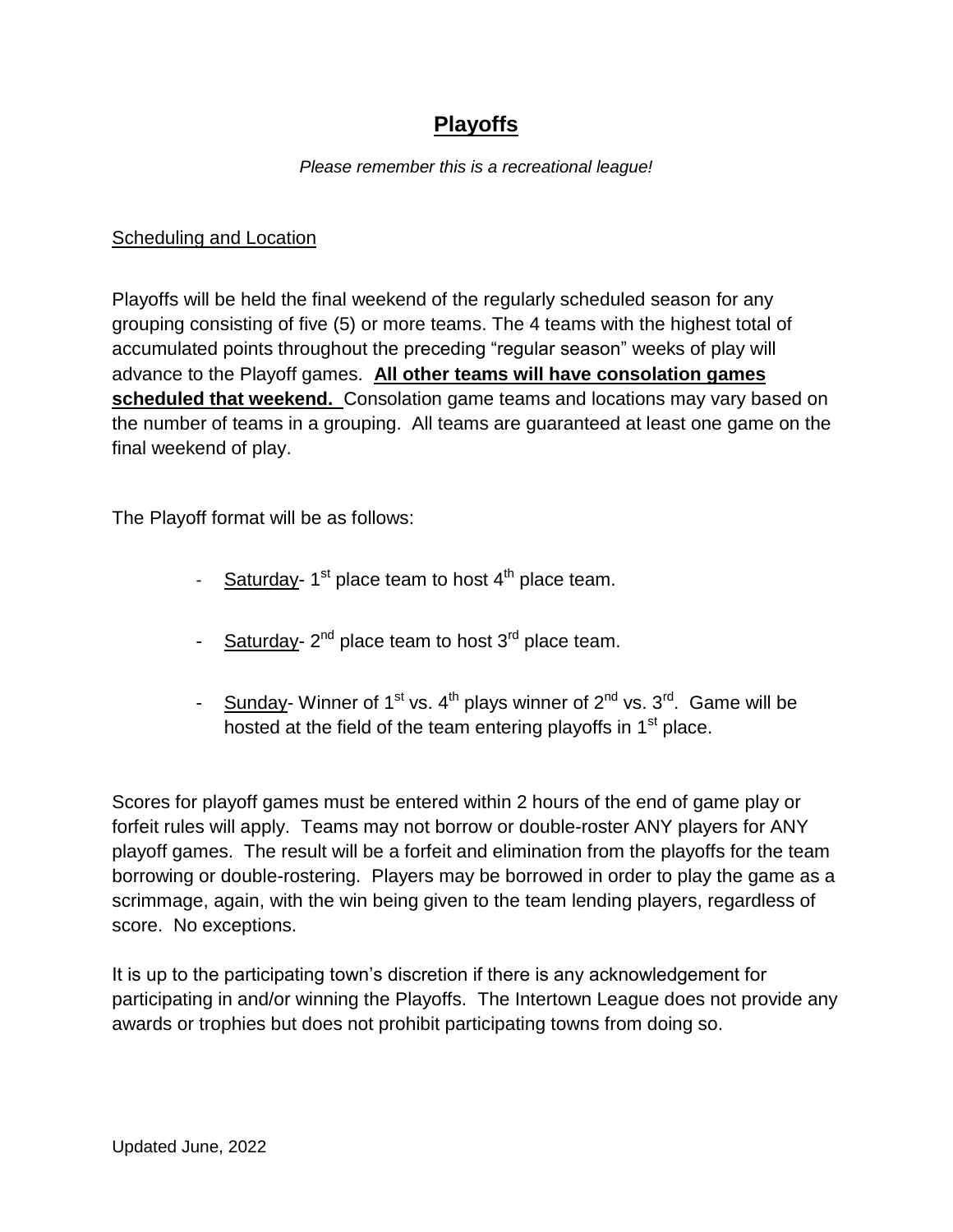#### Additional Game Play Regulations for Playoff Games

The games designated as 'Playoffs' shall be played according to the same rules and time parameters as all other regular season games. There are, however, situations that can arise in a Playoff situation as the games cannot end in a tie.

In the case of a tie at the end of the second half of game play, the game shall proceed as follows:

1. Two 10 minute Overtime Periods – regular play continues for the entirety of two 10 minute periods and the score is increased by one each time either team scores. There shall be a 5 minute break between periods. Any goals scored are added to the score of the game and the team with the highest score at the end of the second period shall be deemed the winner.

If a tie still remains after Overtime, then play advances to:

 2. Two 5 minute Sudden Death Overtime Periods – Game play shall continue for 5 minutes with the first team to score a goal earning 1 additional point and being deemed the winner. There shall be a 5 minute break between periods if going into the second period.

If at the end of the Overtime periods, neither team has scored, then play advances to:

 3. Penalty Shootout – Each team selects 5 players to shoot direct kicks on goal. A goalkeeper may be included in the selected players. Each team selects a Goalie/player from their team to defend against the opposing team's shots on goal. Shots shall be taken from the Penalty Line. A coin toss determines which team shoots first. The team winning the coin toss can choose whether to shoot first or second. Teams alternate kickers, each team having one player take one kick (and then returning to the team area/sideline) until all 5 players from each team have shot on goal. Each goal is worth one point and the team with the highest total at the end of the Shootout is deemed the winner. If there is still a tie after all 10 shots have been taken, each team will continue to select 1 additional shooter until a winner is determined. Repeat shooters will not be allowed until all players from a team have attempted a shot.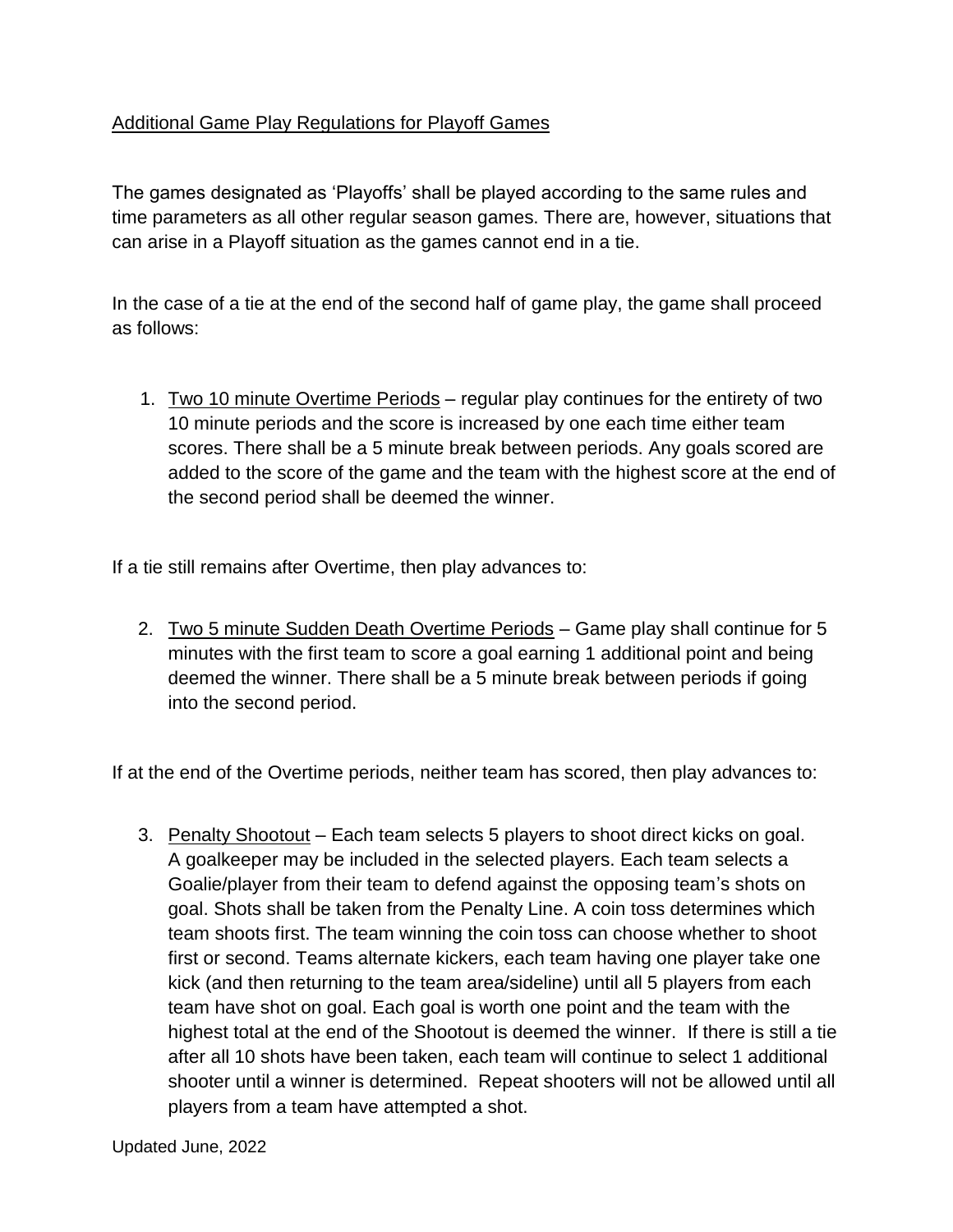## **Forfeit Rules**

The Intertown League is designed as a recreational league for players of all ability levels. In order to keep play consistent and fair, the Directors have established the following forfeit rules. Any game forfeits must be communicated via email to [snhrec@derrysoccerclub.org](mailto:snhrec@derrysoccerclub.org) in a timely manner.

Borrowed Players- In an effort to promote sharing of players and maintaining a fun game environment with full-sided teams, any team borrowing 3 or more players from their opponent will earn a 0-1 forfeit if agreed upon between coaches prior to the start of the game and reported in a timely manner. Playing short-sided or reducing both sides by up to 2 players (ex. 9v9 instead of 11v11) is also at the coaches' discretion.

Double-Rostering- Double-rostering of teams is not allowed. Any town who shares players between teams to increase roster sizes will earn a 0-2 forfeit for games won when utilizing shared players. (ex. Team1 loans players to Team2 for their game against Team3). This may be imposed at any time after being reported to the Directors.

Unregistered Players- Any team who allows an unregistered player to participate in any game will earn a 0-4 forfeit for that game. This may be imposed at any time after being reported to the Directors.

Game Cancellations- Teams must decide within 1 week following the cancellation notice if/when a game is to be made up. Final say on rescheduling games is at the discretion of the Directors. We hope to have all games played as scheduled, but it is possible that some cancelled games may not be made up.

- If a team does not respond within 1 week to a request to reschedule, the result is a 0-4 loss for the nonresponsive team.

- If both teams agree to not reschedule a game, the result is a 0-0 tie.

Failure to Report Scores- Score reporting is primarily the responsibility of the Home team, but may be completed by the Away team if necessary. Failure by both teams to report scores within the documented timeframe for "regular season" games will result in a 0-0 tie. Failure to report scores of "playoff" games within the documented timeframe will result in a 0-1 forfeit for the Home team and will result in elimination from the playoffs. The documented timeframes are as follows:

Sat/Sun, regular season- must be reported by Thursday morning of that week Mid-week, regular season- must be reported by the morning following gameplay Playoff games- must be reported within 2 hours of game completion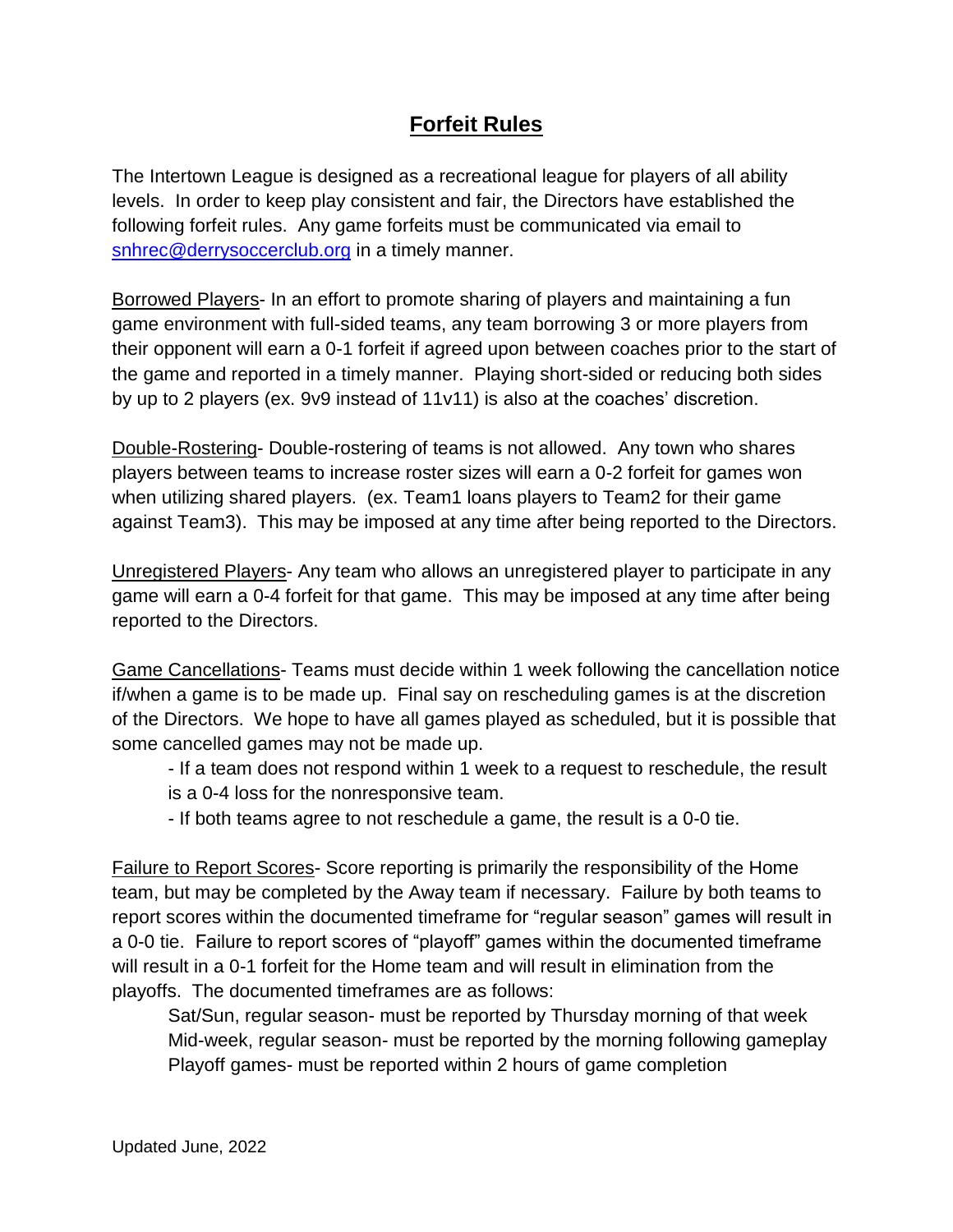## **Sportsmanship Guide and Code of Conduct**

Our Intertown League is designed as a co-ed recreational league with the ultimate objective of creating a safe, fun experience for all players from all towns. This guide is designed for Coaches and Directors and consists of best practices to be considered during recreational game play, as well as the process for reporting inconsistencies that may arise throughout the season. It is the responsibility of the Directors to review this Sportsmanship Guide and Code of Conduct on a regular basis to ensure that it is updated and inclusive of any and all opportunities to create a positive experience for all players from all participating towns. It is the duty of each town's Director to share this guidance with all coaches prior to each season and immediately following any version updates.

Team Size- It is anticipated that teams may occasionally arrive at games with a fewer-than-ideal number of players. In this event, it is the responsibility of both teams to determine the terms of gameplay. Below are a few examples of acceptable solutions:

- Teams share players to allow for full-fielded teams and maximized play time for all players
- Both teams play short on field to maintain an even match, ex., 8v8, 9v9, 10v10…
- Games are played in different segments, i.e. quarters vs. halves to allow for additional water breaks and rest periods for teams with limited/no substitutes
- Refusing to share players or refusing to alter gameplay in a way which is fair and beneficial to all players IS NOT an option

Excessive Goals- There may be times when a particular game becomes single-sided. In this case, running up scores is not appropriate. The Intertown League has a set goal differential of +4. Teams should make a legitimate effort to limit scores to less than double the maximum allowed differential. Though it is sometimes difficult to control, below are some alternative play suggestions to help limit games from having goal differentials of greater than +8:

- Play offense as defense and/or put top scorers in goal
- Forbid top scorers from shooting
- Require X number of passes before shooting
- Limit shots to outside of the penalty box/goalie box
- Limit/require a certain number of touches before passing/shooting
- Play short a player
- Offer to mix teams and share top players to equalize gameplay

Double-Rosters & Ringers- This Intertown League participates in a playoff event in some seasons. This playoff event is meant to be fun and exciting for the teams, and also to acknowledge all teams for a well-played season. The objective of the season should not be winning recreational soccer games. If this is the sole focus of your team, then you are likely playing in the wrong league and should be seeking out competitive play. As previously stated, this is a recreational league designed for the purpose of creating a safe and fun experience for